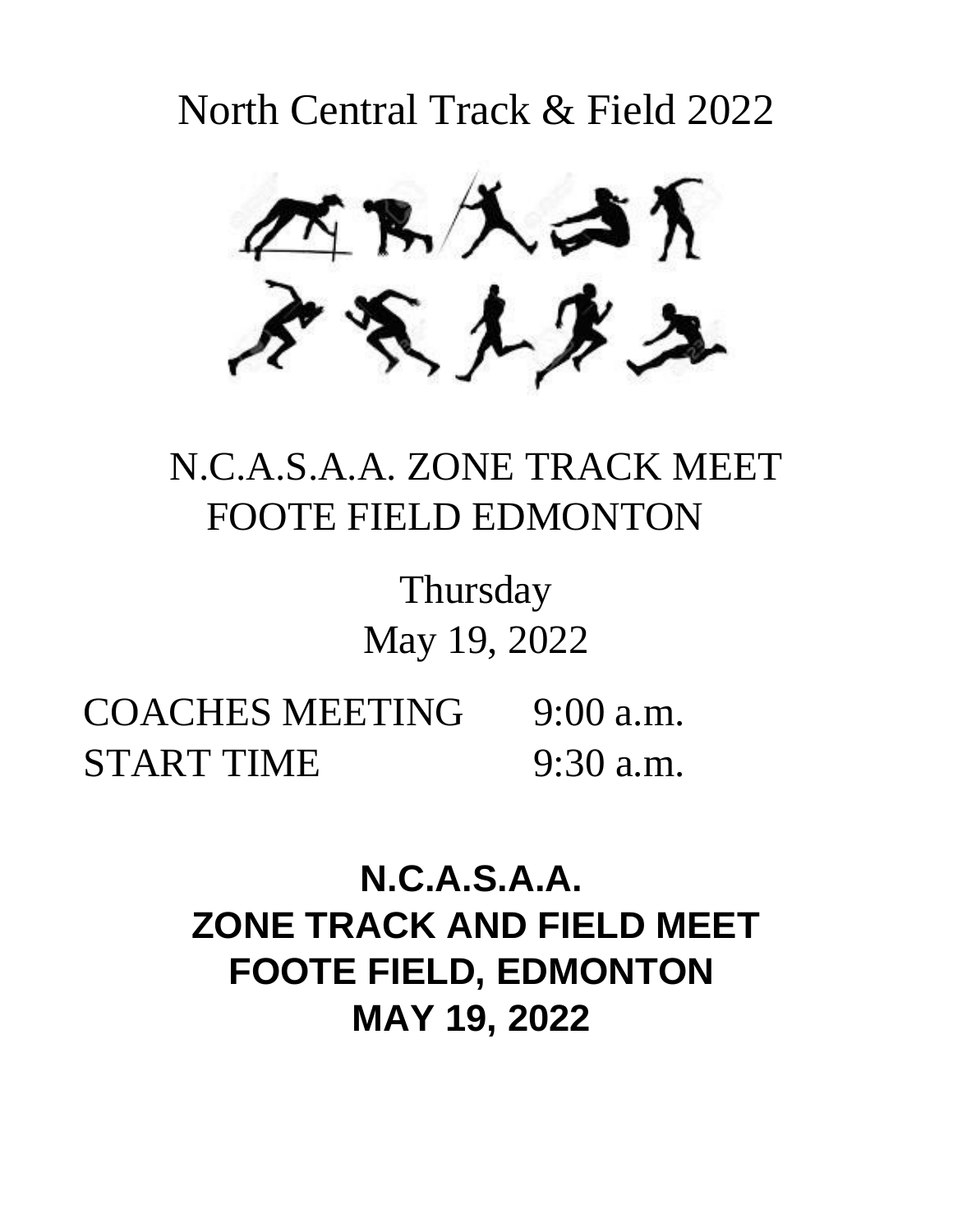# **REGISTRATION**

**Registration – Vernon will post all important documents such as event file, tech package, and results on the website http://www.ellistiming.ca/NCZone/** 

**If you have any questions or concerns about the registration process you can e-mail him at** vernon@ellistiming.ca **.** 

**All entries MUST be sent by Hy-Tek entry file. Schools that do not comply may be charged a per athlete surcharge in addition to their regular entry fees.** 

**Everyone must use the up- to- date Team Manager Lite. Current version is 4.2Da. The guide for Team Manager Lite is on the website and he is more than willing to help people out who are having troubles, but DO NOT wait until it is too late. The program, athletes, and event file can all be loaded well in advance.** 

**Team Manager Lite requires the Microsoft Windows operating system. If you only have access to a Macintosh computer, one option is to use Boot Camp (https://support.apple.com/en-ca/boot-camp ), which allows one to switch to Microsoft Windows on a Macintosh computer. Another option is to use TrackieReg (link on the web page noted at the top).**

**Registration Deadline: Noon on May 16, 2022**

**FEES**<br>Entry fees will be \$15.00 per athlete. Cheques may be submitted at the coaches meeting and made payable to N.C.A.S.A.A.

 **\*\*\*DO NOT FORGET\*\*\*** 

### **GENERAL RULES FOR ENTRIES**

Two entries per school are permitted in each event.

Each competitor may enter a **maximum of four events.** The number of track events entered by a competitor must not **exceed three.** The relay is considered a track event.

**\*\*Pentathlon is an open event.** It includes the 100m, SP, LJ, HJ, 800m.

Pentathletes will register as a pentathlete and be placed in the Senior events.

Points will be awarded to the athletes based upon the scoring system in the ASAA Handbook. Pentathletes may register in one individual event or relay. Coaches: Ensure that your athlete is registered in both the pentathlon and the individual event.

A competitor may enter two of these three distance events -- 800 metres, 1500 metres, 3000 metres - and one other track event.

Competition in Open events may be as follows:

Open boys - junior, intermediate, or senior Open girls - junior, intermediate, or senior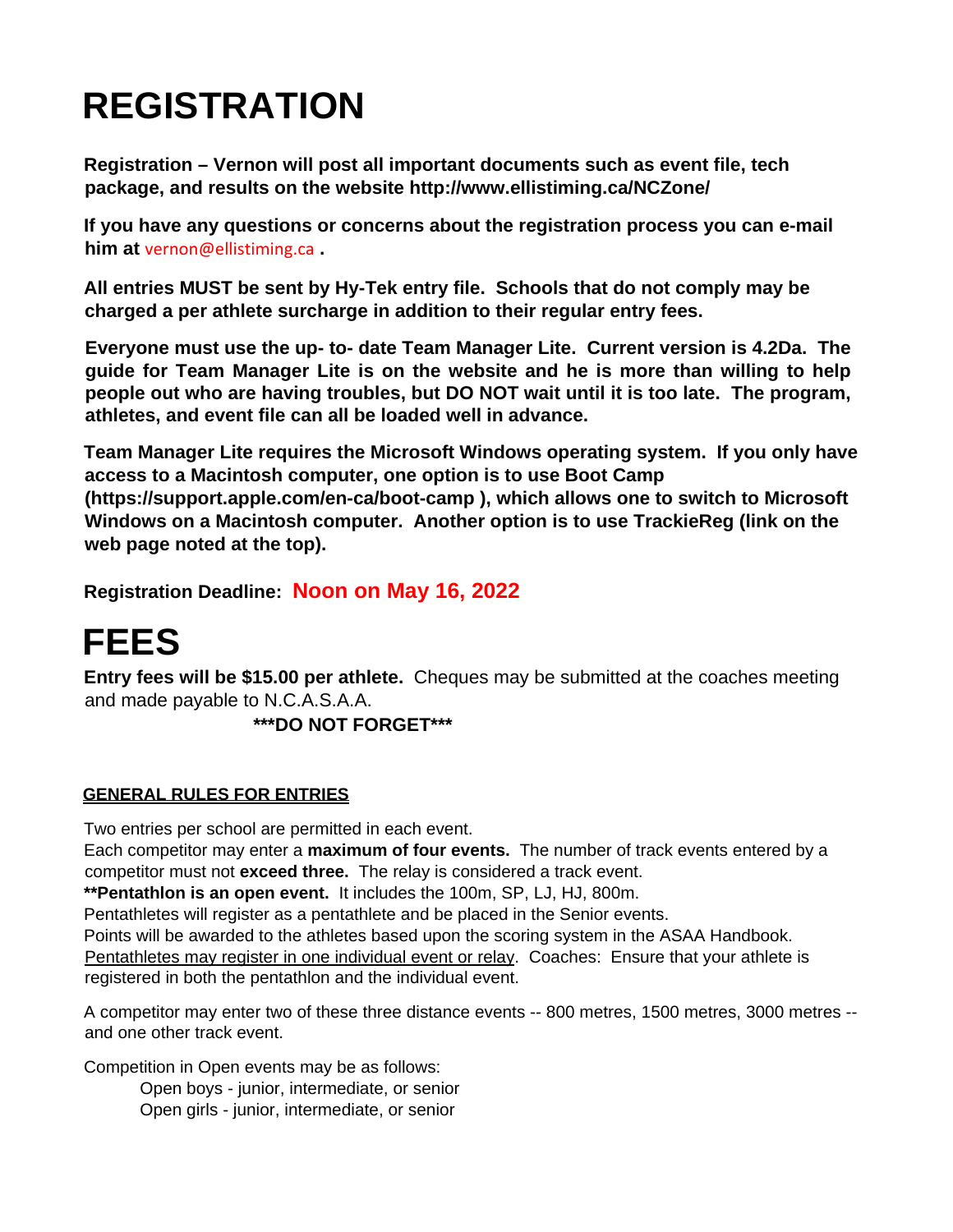### **FACILITIES**

Track - 400 metre rubberized Discus - throwing circle - shale with cage Shot Put - throwing circle - shale Javelin - rubberized approach High Jump, Triple Jump, and Long Jump - approach is rubberized Concession - provided by Foote Field Athletic Park Change room/washrooms - full facilities available --------------------------------------------------------------------------------------------------------------------

### **RAIN OUT**

There is **NO rain out day** scheduled. Zone track meet will run rain or shine.

--------------------------------------------------------------------------------------------------------------------

#### **RULES**

The rules governing track and field activities shall be the rules as published by World Athletics -- see https://www.worldathletics.org/about-iaaf/documents/book-of-rules .

--------------------------------------------------------------------------------------------------------------------

#### **CLASSIFICATION**

The meet shall be conducted as a co-educational meet with boys and girls competing in their respective events. Proper dress in terms of a top and some type of footwear is mandatory. [Exception - kicking leg in the high jump]

CLASSIFICATIONS - Boys and Girls have three classifications:

**Junior -competitors under the age of 16 as of Sept 1, of this school year Intermediate** - competitors under the age of 17 as of Sept. 1, of this school year **Senior** -competitors under the age of 19 as of Sept. 1, of this school year

Competitors are limited to competition in one classification at the N.C.A.S.A.A. Zone meet, with the exception of Open Events.

#### **EVENT STANDARDS**

| <b>Discus -</b> | - all girls use the 1 kg discus                      |
|-----------------|------------------------------------------------------|
|                 | - junior and intermediate boys use 1.5 kg discus     |
|                 | - senior boys use the 1.75kg discus                  |
| Javelin         | - junior and intermediate girls use 500 gram javelin |
|                 | - senior girls use the 600 gram javelin              |
|                 | - junior and intermediate boys use 700 gram javelin  |
|                 | - senior boys use the 800 gram javelin               |
| <b>Shot Put</b> | - junior and intermediate girls use 3 kg shot put    |
|                 | - senior girls use 4 kg                              |
|                 | - junior and intermediate boys use 5 kg shot put     |
|                 | - senior boys use 6 kg                               |
| <b>Hurdles</b>  | - all girls run 80 meter hurdles                     |
|                 | - all boys run 100 meter hurdles                     |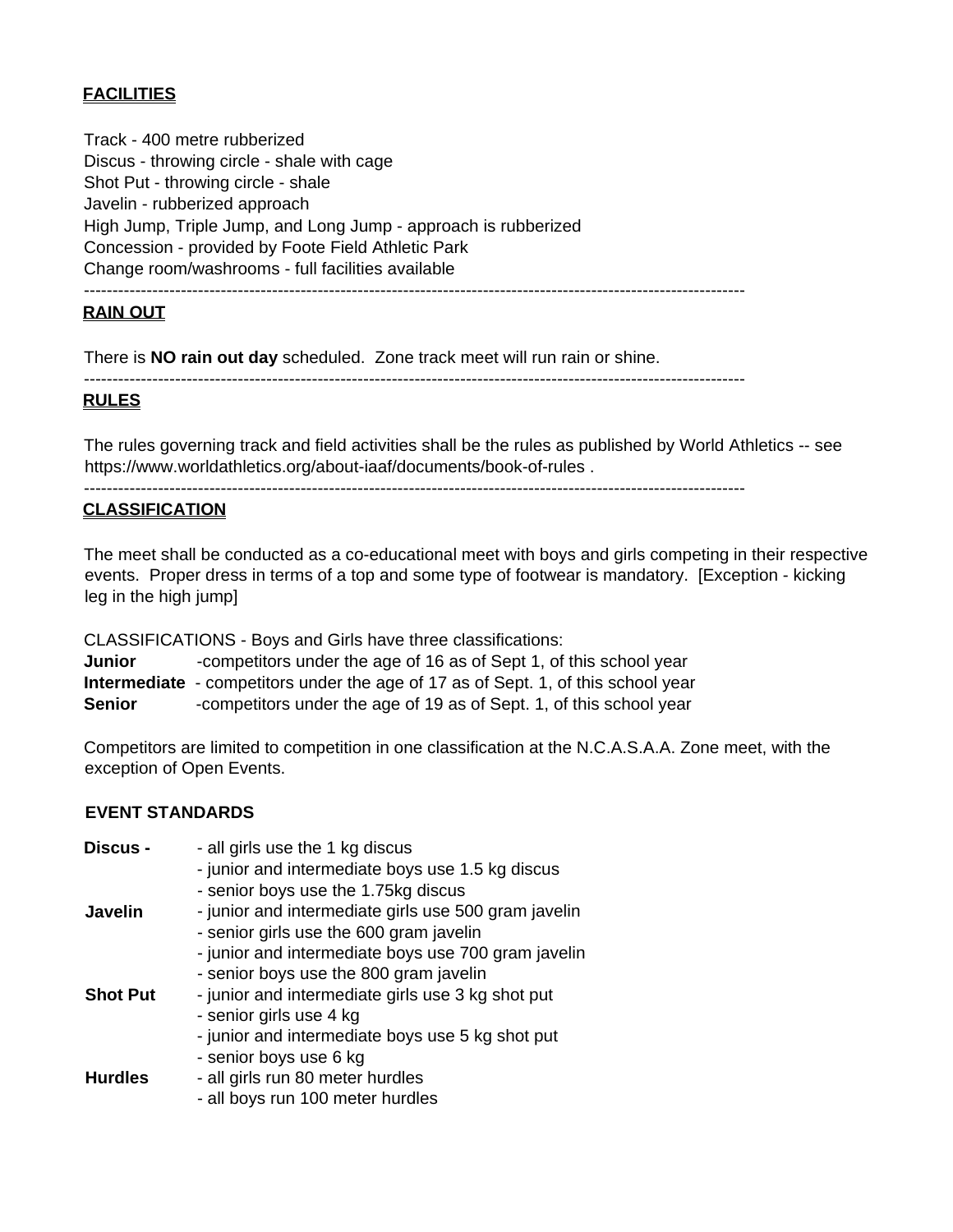**ALL FIELD EVENTS WILL HAVE A MINIMUM STANDARD ASSIGNED TO THEM AS PER THE HEAD FIELD MARSHALL. ANY ATTEMPTS THAT FALL SHORT OF THE MINIMUM WILL NOT BE MEASURED. ALL MINIMUM STANDARDS WILL BE INDICATED BY A RED FLAG AT THE RESPECTIVE EVENTS.** 

**3000 AND 1500 METRE TRACK EVENTS WILL HAVE A MAXIMUM STANDARD SET AS PER THE HEAD TRACK MARSHALL. ANY RUNNER THAT TAKES LONGER THAN THE STANDARD SET TIME WILL BE MOVED TO THE OUTSIDE LANE OF THE TRACK SO THE NEXT EVENT CAN GET STARTED.** 

------------------------------------------------------------------------------------------------------------

## **SPECIAL NOTE:**

1. All coaches need to meet at 9:00 a.m. to pick up athlete packages. This will be in the area to the west of the bleachers.

All coaches need to pick up the registration sheets for the event that they are running. Please show up at the event site at least 10 minutes prior to the designated start time for your event in order to check in the athletes.

2. 1st Place Relay teams will remain as one entity for the Provincial Meet unless otherwise directed (same with 2nd place relay teams).

3. **All athletes must indicate their intentions of attending the Provincial Meet, at the zone meet, if they qualify. Only first and second place finishers go to Provincials. Please meet with your athletes and explain this to them, so that they can see if provincials will conflict with their schedules. This decision should already be decided prior to coming to the Zone meet if they do qualify.**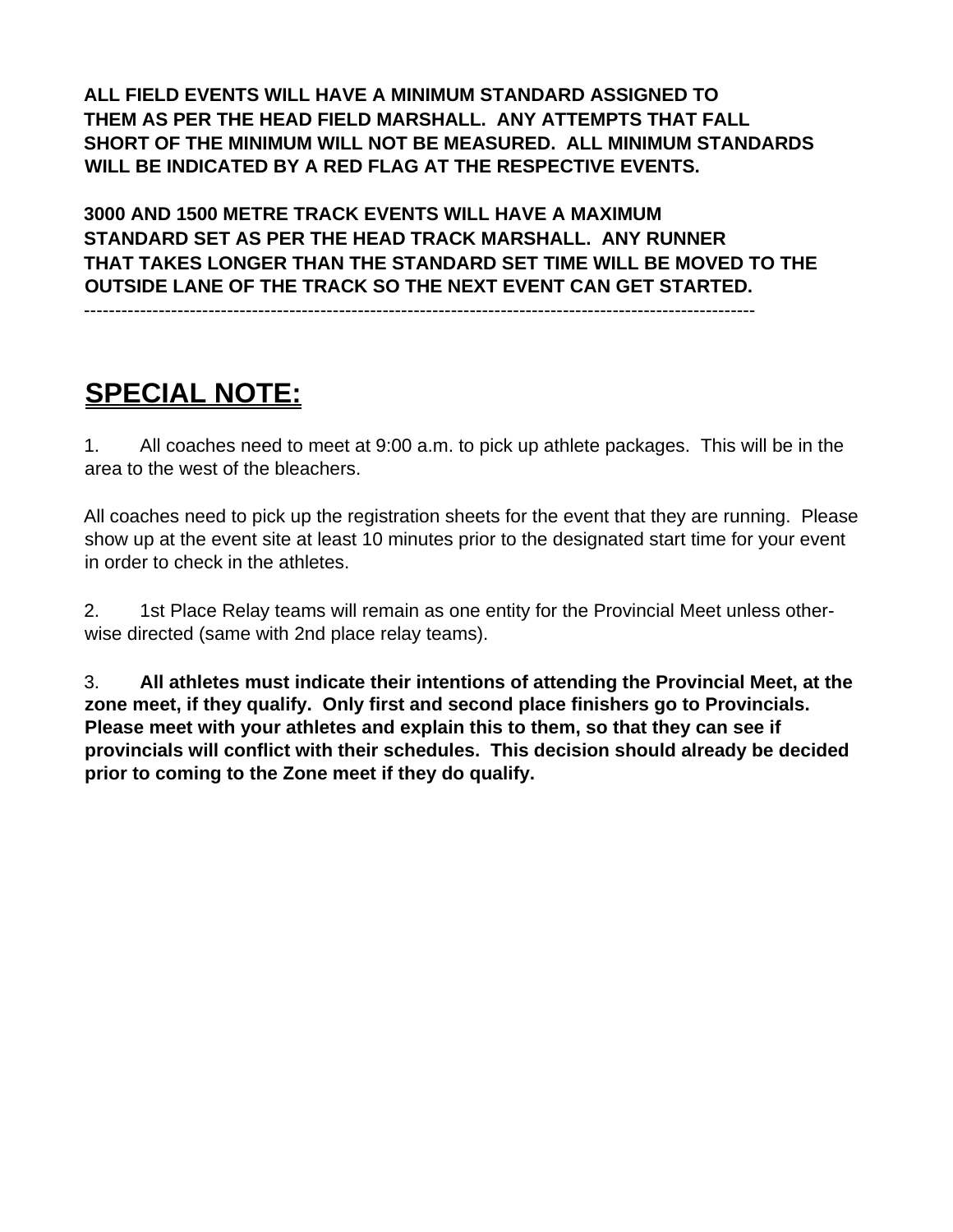### **N.C.A.S.A.A. ZONE TRACK AND FIELD MEET TRACK SCHEDULE 2022**

### **UNLESS OTHERWISE INDICATED, THE ORDER FOR EACH RACE WILL BE AS FOLLOWS:**

 Junior Girls, Intermediate Girls, Senior Girls Junior Boys, Intermediate Boys, Senior Boys

### **THE TRACK EVENTS BEGIN AT 9:30 a.m. SHARP**

We are not sure how many heats there will be; therefore, NO time schedule has been put on the track. All races this year will be timed finals.

Coaches must remind athletes to listen to the announcements as track events are called.

All track events have priority over field events. Athletes leaving a field event to compete in a track event must inform the field official before leaving. The field judge will allow the athlete to return and complete remaining trials.

### **All athletes registered in the Open Pentathlon will compete with the Seniors unless they are registered in an individual event. Pentathletes registered in individual events must compete in their age category.**

 300 metre Hurdles timed FINAL open girls, open boys 200 metre timed FINAL 3000 metre timed FINAL 80 metre Hurdles timed FINALS – Jr., Int., Sen. Girls 100 metre Hurdles timed heat FINALS - Jr., Int., Sen., Boys 800 metre timed FINAL 100 metre timed FINALS 400 metre timed FINALS 1500 metre timed FINALS 4 X 100 metre Relay timed FINAL 4 X 400 metre Relay timed FINAL – open girls, open boys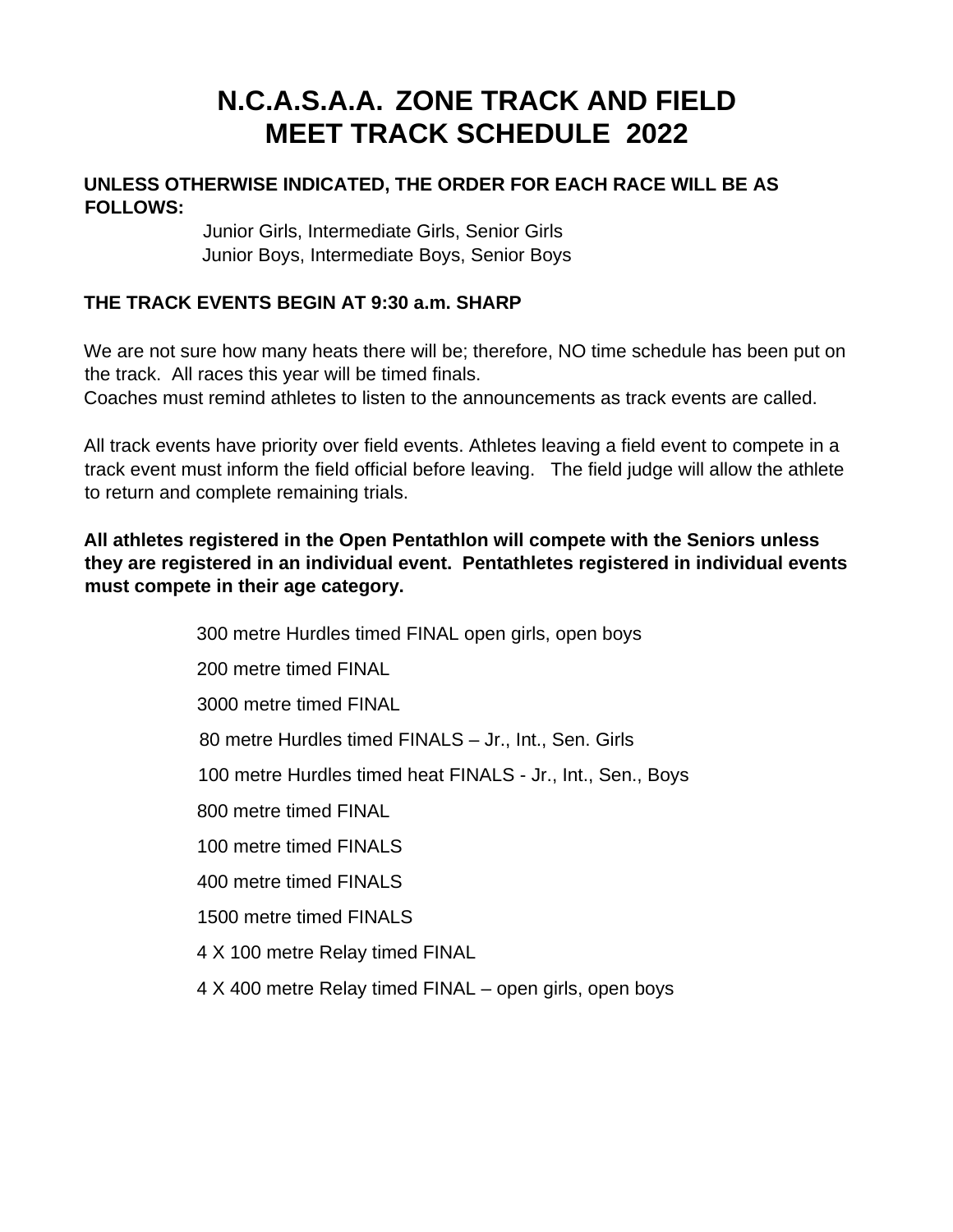### **NORTH CENTRAL ZONE TRACK MEET FIELD EVENT SCHEDULE**

| <b>Time</b>     | <b>Jr Girls</b> | <b>Int Girls</b> | <b>Sr Girls</b> | <b>Jr Boys</b>  | <b>Int Boys</b> | <b>Sr Boys</b>  |
|-----------------|-----------------|------------------|-----------------|-----------------|-----------------|-----------------|
| $9:30 - 10:15$  | Long<br>Jump #1 | High Jump        |                 | Javelin         | Long<br>Jump#2  | <b>Discus</b>   |
| $10:15 - 11:00$ | High Jump       |                  | <b>Discus</b>   | Shot Put #1     | Triple<br>Jump  | Javelin         |
| $11:00 - 11:45$ | Shot Put #2     | Javelin          | Long Jump<br>#2 | Triple<br>Jump  | <b>Discus</b>   | High Jump       |
| $11:45 - 12:30$ | Javelin         | Long Jump<br>#1  | Shot Put #1     | <b>Discus</b>   | High Jump       | Triple<br>Jump  |
| $12:30 - 1:15$  |                 | <b>Discus</b>    | Triple<br>Jump  | Long Jump<br>#2 | Javelin         | Shot Put #2     |
| $1:15 - 2:00$   | <b>Discus</b>   | Triple<br>Jump   | Javelin         | High Jump       | Shot Put #1     | Long Jump<br>#1 |
| $2:00 - 2:45$   | Triple<br>Jump  | Shot Put #2      | High Jump       |                 |                 |                 |

### **North Central Zone Track & Field Throwing Standards**

Use the following standards as minimum standards for measuring student attempts.

| <b>Event</b>  | <b>Jr Girls</b>  | <b>Int Girls</b> | <b>Sr Girls</b>  | Jr Boys | Int Boys Sr Boys |                 |
|---------------|------------------|------------------|------------------|---------|------------------|-----------------|
| Shot put      | 7 <sub>m</sub>   | 7 <sub>m</sub>   | 7 <sub>m</sub>   | 9m      | 10 <sub>m</sub>  | 9m              |
| <b>Discus</b> | 16m              | 16m              | 16 <sub>m</sub>  | 23m     | 24m              | 24m             |
| Javelin       | 16m              | 16 <sub>m</sub>  | 16 <sub>m</sub>  | 28m     | 30 <sub>m</sub>  | 30 <sub>m</sub> |
| Long Jump     | 3.5 <sub>m</sub> | 3.5 <sub>m</sub> | 3.5 <sub>m</sub> | 4.5m    | 4.5m             | 4.5m            |
| Triple Jump   | 7 <sub>m</sub>   | 7m               | 7 <sub>m</sub>   | 9m      | 9m               | 9m              |